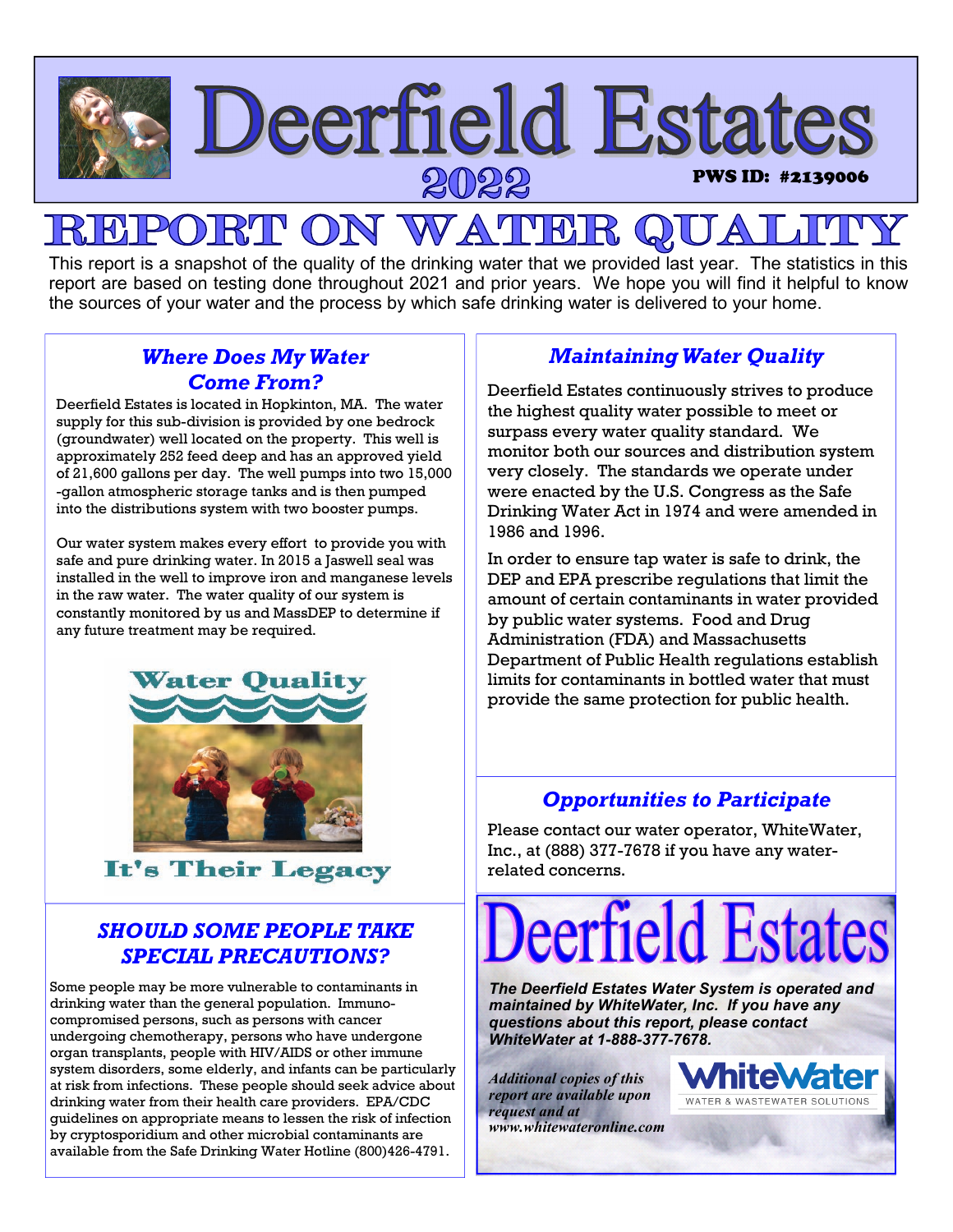## **DISTRIBUTION SYSTEM WATER QUALITY**

This report summarizes only those items detected during sampling - not all contaminants that are monitored.

| <b>Microbial Results</b> | <b>Highest #</b><br><b>Positive</b><br>in a Month | $Total # Pos-$<br>itive | <b>MCL</b> | <b>MCLG</b> | <b>Violation</b> | <b>Possible Source of Contamination</b> |
|--------------------------|---------------------------------------------------|-------------------------|------------|-------------|------------------|-----------------------------------------|
| Total Coliform           |                                                   | 9                       |            |             | Yes              | Naturally present in the environment    |
| E. Coli                  |                                                   | 0                       | $\star$    |             | No               | Human and animal fecal waste            |

\*Compliance with Fecal Coliform / E. Coli MCL is determined upon additional repeat testing.

**Total Coliforms** are bacteria that are naturally present in the environment and are used as an indicator that other, potentially harmful, waterborne pathogens may be present or that a potential pathway exists through which contamination may enter the drinking water distribution system. We found coliforms indicating the need to look for potential problems in water treatment or distribution. When this occurs, we are required to conduct assessment(s) to identify any problems that were found during these assessments.

| Assessments                        |                             | <b>Number Required</b>                      | <b>Number</b><br>completed |             | Number of corrective Number of corrective<br>actions required |                                                                | actions completed                         | <b>Assessment Findings</b>                                                                                                                                                                                                                                                                                                                                                                                                                                                                                                                                                                  |
|------------------------------------|-----------------------------|---------------------------------------------|----------------------------|-------------|---------------------------------------------------------------|----------------------------------------------------------------|-------------------------------------------|---------------------------------------------------------------------------------------------------------------------------------------------------------------------------------------------------------------------------------------------------------------------------------------------------------------------------------------------------------------------------------------------------------------------------------------------------------------------------------------------------------------------------------------------------------------------------------------------|
| Level 2 Assessment                 |                             |                                             |                            |             | 10                                                            | 5                                                              |                                           | Routine samples in August tested positive for total<br>coliform which triggered a Level 1 Assessment.<br>Before one could be performed, more samples in<br>October and November also tested positive,<br>which triggered a more in-depth Level 2 Assess-<br>ment. This assessment determined that the sof-<br>tener needed to be cleaned and may have con-<br>tributed to the presence of coliforms in the sys-<br>tem. Several ongoing corrective issues are being<br>addressed to maintain the softener as well as the<br>UV system which triggered a Level 2 Assessment<br>back in 2020. |
| <b>Lead &amp;</b><br><b>Copper</b> | Date(s)<br><b>Collected</b> | 90 <sup>th</sup><br>Percentile<br>of Sample | <b>Action</b><br>Level     | <b>MCLG</b> | # of Sites<br>sampled                                         | # of<br><b>Sites</b><br><b>Above</b><br><b>Action</b><br>Level | <b>Exceeds</b><br><b>Action</b><br>Level? | <b>Possible Source of Contamination</b>                                                                                                                                                                                                                                                                                                                                                                                                                                                                                                                                                     |
| Lead (ppb)                         | 2021                        | 10                                          | 15                         | 0           | 10                                                            | 0                                                              | No.                                       | Corrosion of household plumbing systems                                                                                                                                                                                                                                                                                                                                                                                                                                                                                                                                                     |
| Copper (ppm)                       |                             | 0.679                                       | 1.3                        | 1.3         |                                                               |                                                                | No                                        | Corrosion of household plumbing systems                                                                                                                                                                                                                                                                                                                                                                                                                                                                                                                                                     |

#### **Key to Tables**

- ppm Parts per million, corresponds to one penny in \$10,000
- ppb Parts per billion, corresponds to one penny in \$10,000,000
- ppt—Parts per trillion, corresponds to one penny in \$10 billion
- pCi/L Picocuries per liter (a measure of radioactivity)
- ND Not detected
- n/a not applicable
- RAA –Running annual average
- TT—Treatment technique

#### **TESTING FOR LEAD**

If present, elevated levels of lead can cause serious health problems, especially for pregnant women and young children. Lead in drinking water is primarily from materials and components associated with service lines and home plumbing. **Deerfield Estates** is responsible for providing high quality drinking water, but cannot control the variety of materials used in plumbing components. When your water has been sitting for several hours, you can minimize the potential for lead exposure by flushing your tap for 30 seconds to 2 minutes before using water for drinking or cooking. If you are concerned about lead in your water, you may wish to have your water tested. Information on lead in drinking water, testing methods, and steps you can take to minimize exposure is available from the Safe Drinking Water Hotline or at http://www.epa.gov/safewater/lead.

### **SOURCE WATER CHARACTERISTICS**

The sources of drinking water in the United States (both tap water and bottled water) include rivers, lakes, streams, ponds, reservoirs, springs, and wells. As water travels over the surface of the land or through the ground, it dissolves naturally occurring minerals, and in some cases, radioactive material, and can pick up substances resulting from the presence of animals or from human activity.

Contaminants that may be present in source water include:

- Microbial contaminants, such as viruses and bacteria, which may come from sewage treatment plants, septic systems, agricultural livestock operations, and wildlife.
- Inorganic contaminants, such as salts and metals, which can be naturally occurring or result from urban storm water runoff,

industrial or domestic wastewater discharges, oil and gas production, mining, or farming.

- Pesticides and herbicides, which may come from a variety of sources such as agriculture, urban storm water runoff, and residential uses.
- Organic chemical contaminants, including synthetic and volatile organic chemicals, which are by-products of industrial processes and petroleum production. These contaminants can also come from gasoline storage, urban storm water runoff, and septic systems.
- Radioactive contaminants, which can be naturally occurring or be the result of oil and gas production and mining activities.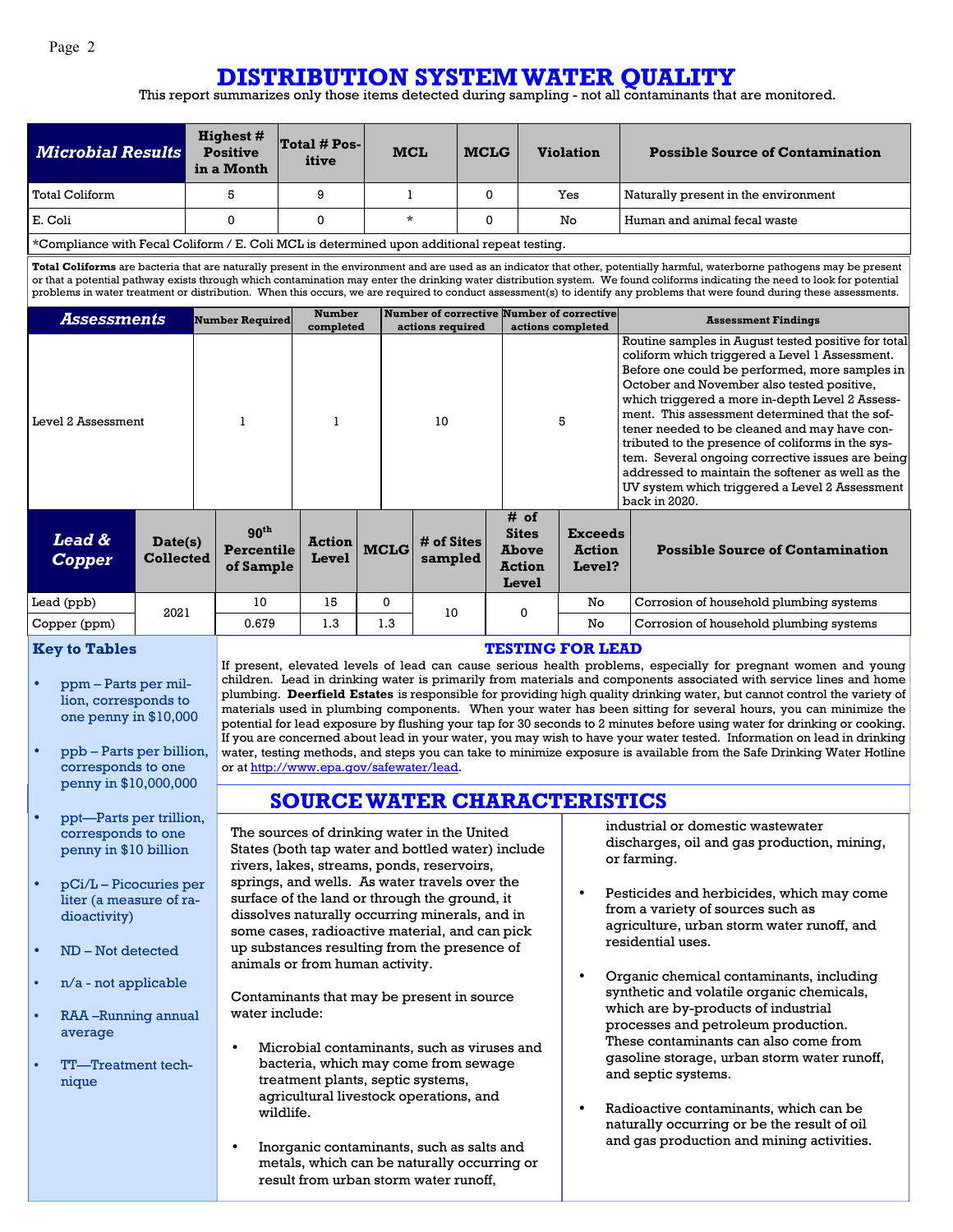## **SUMMARY OF FINISHED WATER CHARACTERISTICS**

| <b>Regulated</b><br><b>Contaminants</b>           |                                            | Date(s)<br><b>Collected</b>        | <b>Highest</b><br><b>Detect</b><br><b>Value</b> |                  | Range<br><b>Detected</b> |                                                                                                                                                                                                                                                                                                                                                               | <b>MCL</b>              |                                                                                                 | <b>MCLG</b> Violation                   |                                                                                                                                     | <b>Possible Source of Contamination</b>                                                                                                                                                                                                                                                              |
|---------------------------------------------------|--------------------------------------------|------------------------------------|-------------------------------------------------|------------------|--------------------------|---------------------------------------------------------------------------------------------------------------------------------------------------------------------------------------------------------------------------------------------------------------------------------------------------------------------------------------------------------------|-------------------------|-------------------------------------------------------------------------------------------------|-----------------------------------------|-------------------------------------------------------------------------------------------------------------------------------------|------------------------------------------------------------------------------------------------------------------------------------------------------------------------------------------------------------------------------------------------------------------------------------------------------|
| <b>Inorganic Contaminants</b>                     |                                            |                                    |                                                 |                  |                          |                                                                                                                                                                                                                                                                                                                                                               |                         |                                                                                                 |                                         |                                                                                                                                     |                                                                                                                                                                                                                                                                                                      |
| Fluoride (ppm)                                    |                                            | 5/19/20                            | 0.5                                             |                  | n/a                      |                                                                                                                                                                                                                                                                                                                                                               | 4                       | 4                                                                                               | No                                      | Erosion of natural deposits; water additive which pro-<br>motes strong teeth; discharge from fertilizer and alumi-<br>num factories |                                                                                                                                                                                                                                                                                                      |
| Perchlorate (ppb)                                 |                                            | 7/12/17                            | N <sub>D</sub>                                  |                  | n/a                      |                                                                                                                                                                                                                                                                                                                                                               | 2                       | n/a                                                                                             | No                                      | ing agents                                                                                                                          | Rocket propellants, fireworks, munitions, flares, blast-                                                                                                                                                                                                                                             |
| <b>Regulated</b>                                  | <b>Detect</b><br><b>Result or</b><br>Range | <b>Quarterly</b><br><b>Average</b> | <b>MCL</b>                                      | <b>Violation</b> |                          |                                                                                                                                                                                                                                                                                                                                                               | <b>Possible Sources</b> |                                                                                                 |                                         |                                                                                                                                     | <b>Health Effects</b>                                                                                                                                                                                                                                                                                |
| PFAS6 (ppt)                                       | 2.74-3.01                                  | 2.86                               | 20                                              | No               |                          | Discharges and emissions from industrial and<br>manufacturing sources associated with the pro-<br>duction or use of these PFAS, including produc-<br>tion of moisture and oil resistant coatings on fab-<br>rics and other materials. Additional sources in-<br>clude the use and disposal of products containing<br>these PFAS, such as fire-fighting foams. |                         |                                                                                                 |                                         |                                                                                                                                     | Some people who drink water contain-<br>ing these PFAS in excess of the MCL<br>may experience certain adverse ef-<br>fects. These could include effects on<br>the liver, blood, immune system, thy-<br>roid, and fetal development. These<br>PFAS may also elevate the risk of cer-<br>tain cancers. |
| Date(s)<br><u>Unregulated</u><br><b>Collected</b> |                                            |                                    | <b>Result or</b><br><b>Average</b><br>Range     |                  |                          | <b>SMCL</b>                                                                                                                                                                                                                                                                                                                                                   |                         | <b>ORSG or Health</b><br><b>Advisory</b>                                                        | <b>Possible Source of Contamination</b> |                                                                                                                                     |                                                                                                                                                                                                                                                                                                      |
| <b>Inorganic Contaminants</b>                     |                                            |                                    |                                                 |                  |                          |                                                                                                                                                                                                                                                                                                                                                               |                         |                                                                                                 |                                         |                                                                                                                                     |                                                                                                                                                                                                                                                                                                      |
| 4/28/21<br>Sodium (ppm)                           |                                            |                                    | 280<br>n/a                                      |                  |                          |                                                                                                                                                                                                                                                                                                                                                               |                         | Natural sources; runoff from use as salt on roadways;<br>20<br>by-product of treatment process. |                                         |                                                                                                                                     |                                                                                                                                                                                                                                                                                                      |
| Sulfate (ppm)                                     |                                            | 2019                               |                                                 | 17.6             | n/a                      |                                                                                                                                                                                                                                                                                                                                                               | 250                     |                                                                                                 |                                         | Natural sources                                                                                                                     |                                                                                                                                                                                                                                                                                                      |

**Sodium** is a naturally-occurring common element found in soil and water. It is necessary for the normal functioning of regulating fluids in human systems. Some people, however, have difficulty regulating fluid volume as a result of several diseases, including congestive heart failure and hypertension. The guideline of 20 mg/L for sodium represents a level in water that physicians and sodium sensitive individuals should be aware of in cases where sodium exposures are being carefully controlled. For additional information, contact your health care provider, your local board of health or the New Hampshire Department of Environmental Services at (603) 271-3503.

| Secondary<br><b>Contaminants</b>                                                                                                        | Date(s)<br><b>Collected</b> | <b>Result or</b><br>Range | Average | <b>SMCL</b> | <b>ORSG or Health</b><br><b>Advisory</b> | <b>Possible Source of Contamination</b>                          |  |  |
|-----------------------------------------------------------------------------------------------------------------------------------------|-----------------------------|---------------------------|---------|-------------|------------------------------------------|------------------------------------------------------------------|--|--|
| Iron (ppb)                                                                                                                              | 2020                        | ND-180                    | 18      | 300         | $\sim$                                   | Naturally occurring, corrosion of cast iron pipes                |  |  |
| Manganese (ppb)                                                                                                                         | 2021                        | ND-71                     | 17.75   | 50          | 300                                      | Erosion of natural deposits, leaching from plumbing<br>materials |  |  |
| er TDI and Mass DPD have established health advisory levels for manegage to pretest against conserve of potential neuralegiaal effects. |                             |                           |         |             |                                          |                                                                  |  |  |

)EP have established health advisory levels for manganese to protect against concerns of potential neurological effects.

**Manganese** is a naturally occurring mineral found in rocks, soil and groundwater and surface water. Manganese is necessary for proper nutrition and is part of a healthy diet, but can have undesirable effects on certain sensitive populations at elevated concentrations. The USEPA and MassDEP have set an aesthetics-based Secondary Maximum Contaminant Level (SMCL) for manganese of 50 ug/L (micrograms per liter) or 50 parts per billion (ppb). In addition, MassDEP's Office of Research and Standards (ORS) has set a drinking water guideline for manganese (ORSG), which closely follow the EPA public health advisory for manganese. At levels, greater than 0.05 mg/L, the water may appear brown, taste unpleasant and may leave black stains on bathroom fixtures and laundry. While manganese is part of a healthy diet, it can be harmful if consumed in large concentrations.

EPA has also set a health guideline for lifetime exposure to manganese in drinking water of 0.3 mg/L (300 ppb). EPA considered this level to be a protective limit for adults from potential neurological effects over a lifetime of exposure. For short-term 10-day exposures, EPA advises that levels in drinking water be below 1 mg/L (100 ppb). Infants and children less than 3 years of age should consume drinking water with manganese levels below 0.3 mg/L (300 ppb), or preferably as low as possible. This recommendation is based on concerns about effects to the nervous system that are more likely to occur in younger children, and because formula-fed infants/children already receive adequate manganese as an added essential nutrient in their formula. Formula fed infants or children may consume more manganese than the rest of the family if the manganese fortified formula is prepared with water that also contains manganese. In addition, young children appear to absorb more but excrete less manganese than older children. See: http://www.epa.gov/safewater/ccl/pdfs/reg\_determine1/support\_cc1\_magnese\_dwreport.pdf.

#### **SOME TERMS DEFINED**

**Action Level (AL):** *The concentration of a contaminant which, if exceeded, triggers a treatment or other requirement which a water system must follow.* 

**Level 1 Assessment:** *A Level 1 Assessment is a study of the water system to identify potential problems and determine (if possible) why total coliform bacteria have been found in the water system.* 

**Maximum Contaminant Level Goal (MCLG):** *The level of a contaminant in drinking water below which there is no known or expected risk to health. MCLG's allow for a margin of safety* 

**Maximum Contaminant Level (MCL):** *The highest level of a contaminant that is allowed in drinking water. MCL's are set as close to the MCLG's as feasible using the best available treatment technology.* 

**Secondary Maximum Contaminant Level (SMCL):** *These standards are developed to protect the aesthetic qualities of drinking water and are not health based.* 

**Massachusetts Office of Research and Standards Guideline (ORSG):** *This is the concentration of a chemical in drinking water, at or below which, adverse, non-cancer health effects are likely to occur after chronic (lifetime) exposure. If exceeded, it serves as an indicator of the potential need for further action.* 

**Total Coliform:** *A bacteria that indicates other potentially harmful bacteria may be present.* 

**Unregulated Contaminants:** *Unregulated contaminants are those for which EPA has not established drinking water standards. The purpose of unregulated contaminant monitoring is to assist EPA in determining their occurrence in drinking water and whether future regulation is warranted.* 

**90th Percentile:** *Out of every 10 homes, 9 were at or below this level.*